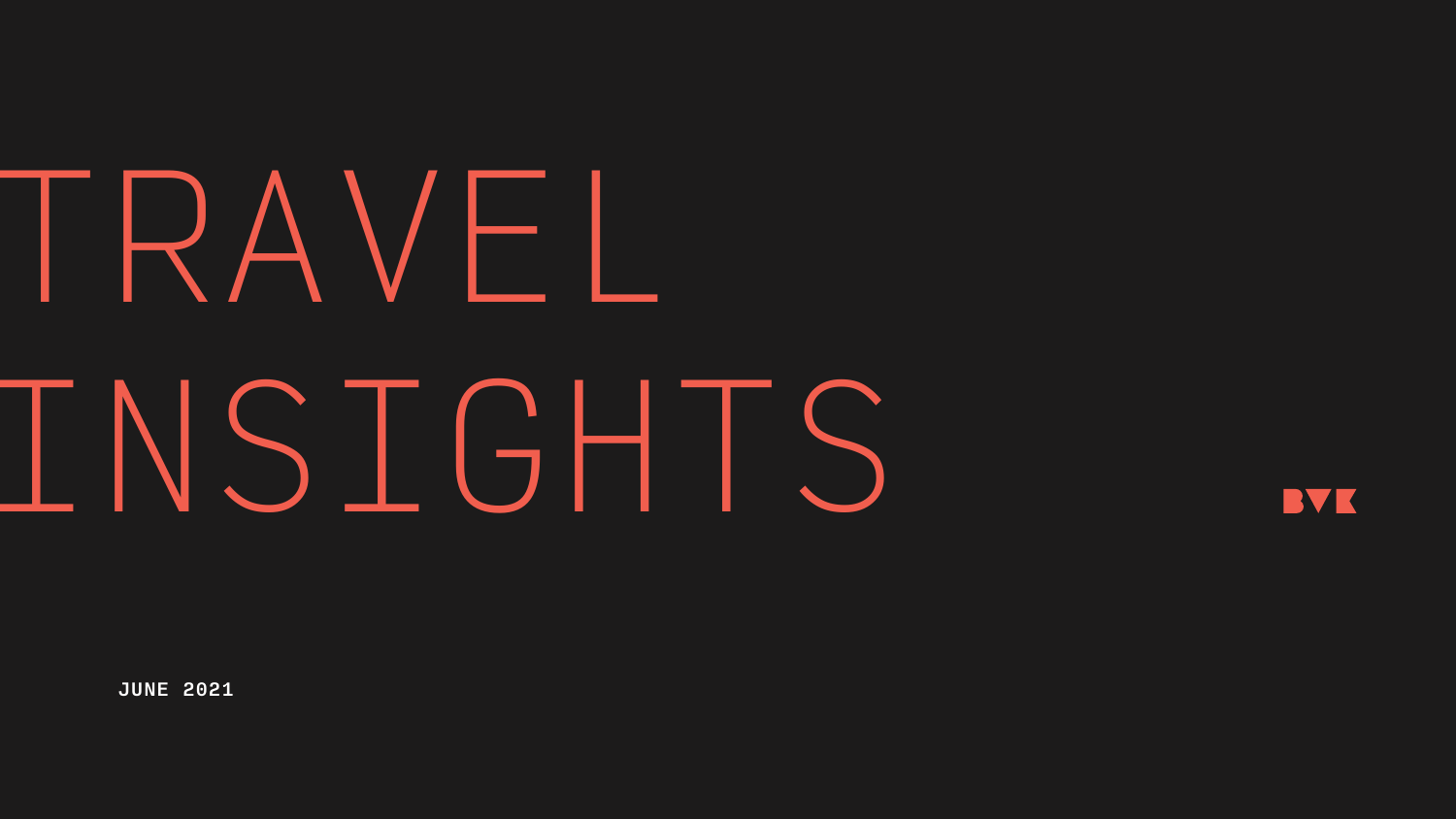# GENERATIONAL OVERVIEW

250 w coventry court | milwaukee, wi 53217 | 414.228.1990 | bvk.com

### Gen Z Fillenials (Gen X Saby Boomers

SOURCE: KANTAR



Ages 11 - 24

Mean disposable income \$29,478

Words to live by: "You do you"

Defining value: Pragmatism

Travel motto: Trips are best when they are one-of-a-kind.

Ages 25 - 42

Mean disposable income \$75,796

Words to live by: "You only live once"

Defining value: Authenticity

| % of       | Gen Z 13%        |  |
|------------|------------------|--|
| population | Millenials 24%   |  |
|            | Gen X 17%        |  |
|            | Baby Boomers 21% |  |

Travel motto: Travel experiences are investments in social currency.

Ages 43 - 56

Mean disposable income \$93,964

Words to live by: "You're on your own"

Defining value: Self-Reliance

Travel motto: Return to travel on your own terms.

Ages 57 - 75

Mean disposable income \$66,542

Words to live by: "Forever young"

Defining value: Individuality

Travel motto: Vacations with loved ones keep me young.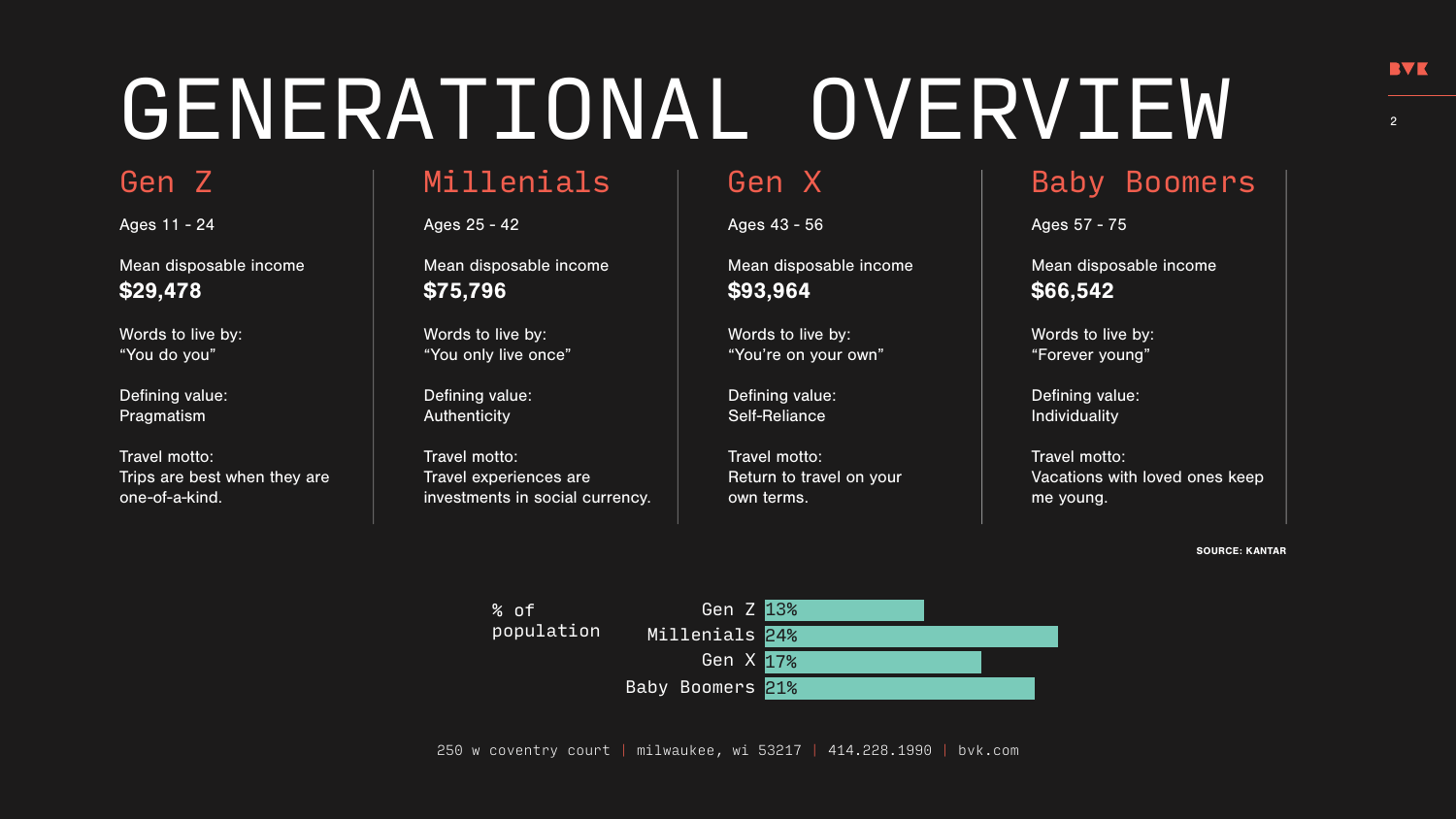# 37%

# 34%

said that social media posts with cliché captions such as 'catch flights, not feelings' were their biggest pet peeves and would not appear in their own feeds when they next travel.

– TRAVEL PULSE

### 79% A National Retail Federation survey found that 79% of travel decisions are influenced by Gen Z.

of Gen Z disliked the ubiquitously staged tourist poses (like 'leaning' on the Leaning Tower of Pisa), and 29% found snaps of hotel rooms tiresome. -- TRAVEL PULSE

of Gen Zers with summer travel plans said they'll look to social media to help them prep, the same share who said they'll use travel sites.

– MORNING CONSULT

of 18 to 25-year-old Americans surveyed Gen Z uses social media to inform them<br>said that social media posts with cliché about travel, but they want to avoid cliché Gen Z uses social media to inform them about travel, but they want to avoid cliché posting, seeking to be more unique.



– WTM GLOBAL HUB

### GEN Z

Social media – fueled Gen Z crave unique travels. They seek inspiration from influencers but avoid clichés. Despite being disregarded as the youngest generation with the least spending power, Gen Z is a key segment for travel marketers as they are coming of age as travelers and could soon represent a significant share of travel spending. In the meantime, many are influencing their parents' travel decisions while others are making their own.

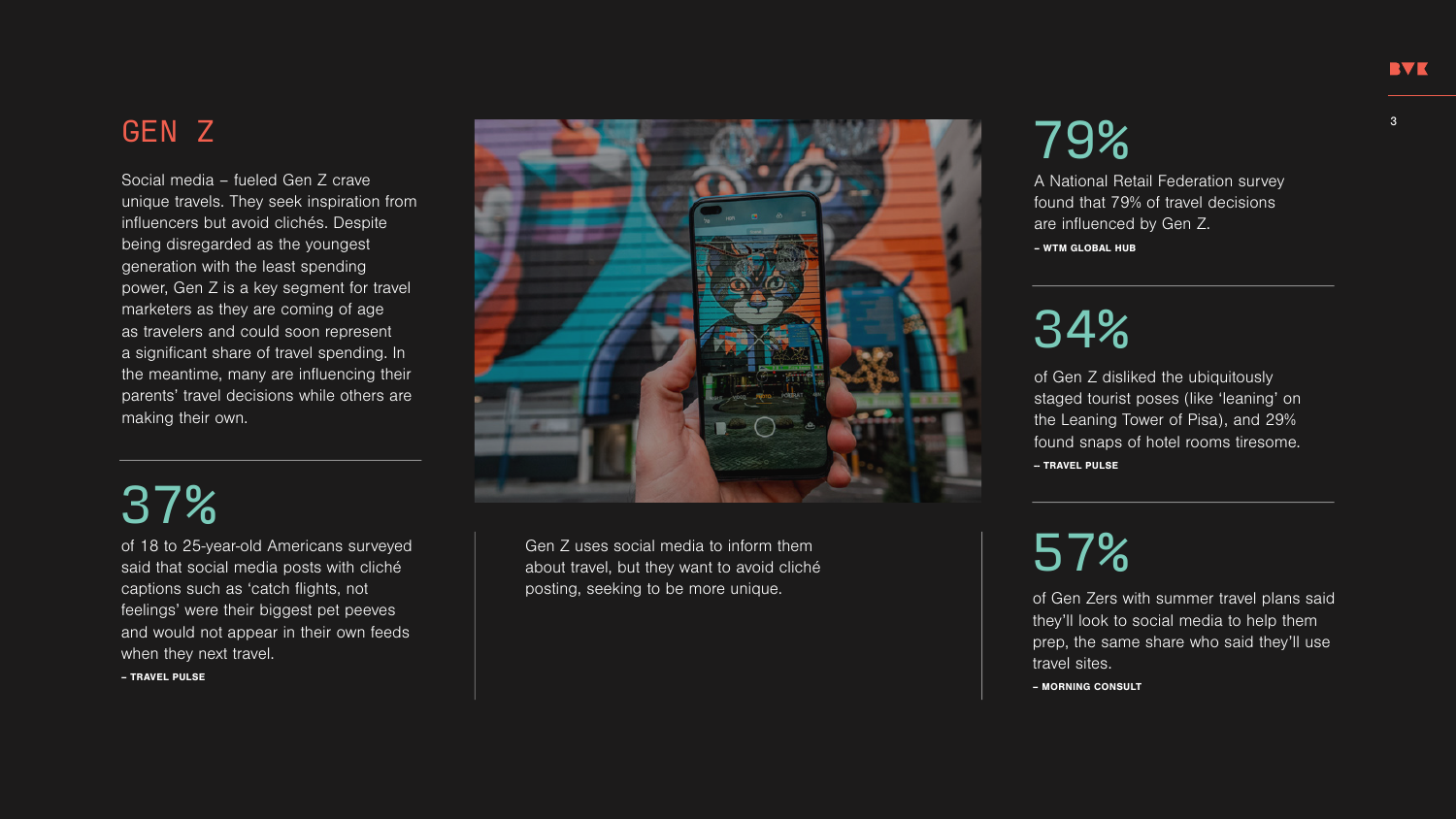



# 40%

of high-earning Millennials are planning to spend more than \$5,000 on an upcoming luxury trip. – TRIPADVISOR AND ACCENTURE THE FUTURE OF TRAVEL REPORT



of high-earning Millennials are planning to increase their travel spending in 2021 - almost double the average respondent. – PR NEWSWIRE

### MILLENNIALS

The 'poster child' generation for travel is ready to resume vacationing in a big way, leading the resurgence of travel. Despite being stereotyped as the "broke" generation, high-earning millennials are looking to splurge on luxury trips.



While most groups identified cost as a leading factor when booking their next trip (close to 60% of respondents), only 40% of high-income Millennials listed this as a concern.

– PR NEWSWIRE

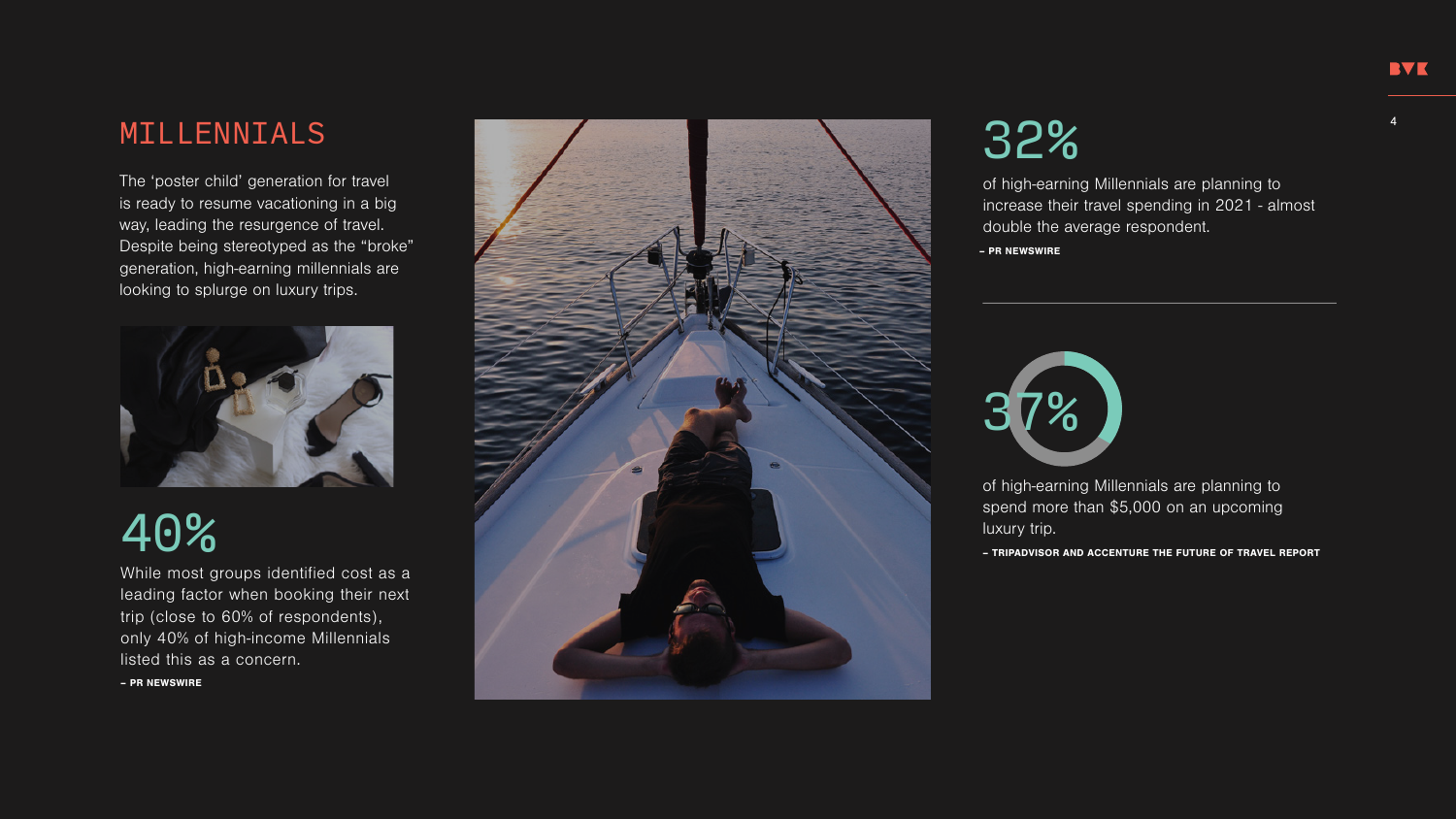25%

# 76%

# 52%

Gen X is in their prime career age, making up a decent percentage of business travelers. While corporate travel is nowhere near pre-COVID levels, 25% of those surveyed plan to travel for work in the next six months. Of those corporate travelers, 10% will make their trip "bleisure" style, blending work and pleasure. -- EXPEDIA GROUP

Gen X is one of the less eager travel groups with 64% traveling compared to 66% of Boomers and 69% of

Millennials. -- EXPEDIA GROUP



of business travelers said COVID-19 has harmed their ability to maintain relationships with clients and/or business partners and nearly 85% said they are eager for the pandemic to be over so they can travel again.

– INSURANCE JOURNAL

Gen X are also new empty nesters, an ideal travel opportunity segment. A previous study found that 52% of over-50s said they've changed the way they approach travel, aligning with the ages of kids leaving home. 67% of this group says they travel more frequently with 34% traveling to more exotic destinations.

– NATIONAL GEOGRAPHIC



### "IDEAL TRAVEL OPPORTUNITY"



### GEN X

The Gen X audience is hesitant to return to travel, but as a group in the height of their parenting and career, they are gradually returning with both business and leisure trips. This is an opportunity segment for travel brands to keep an eye on for the long run.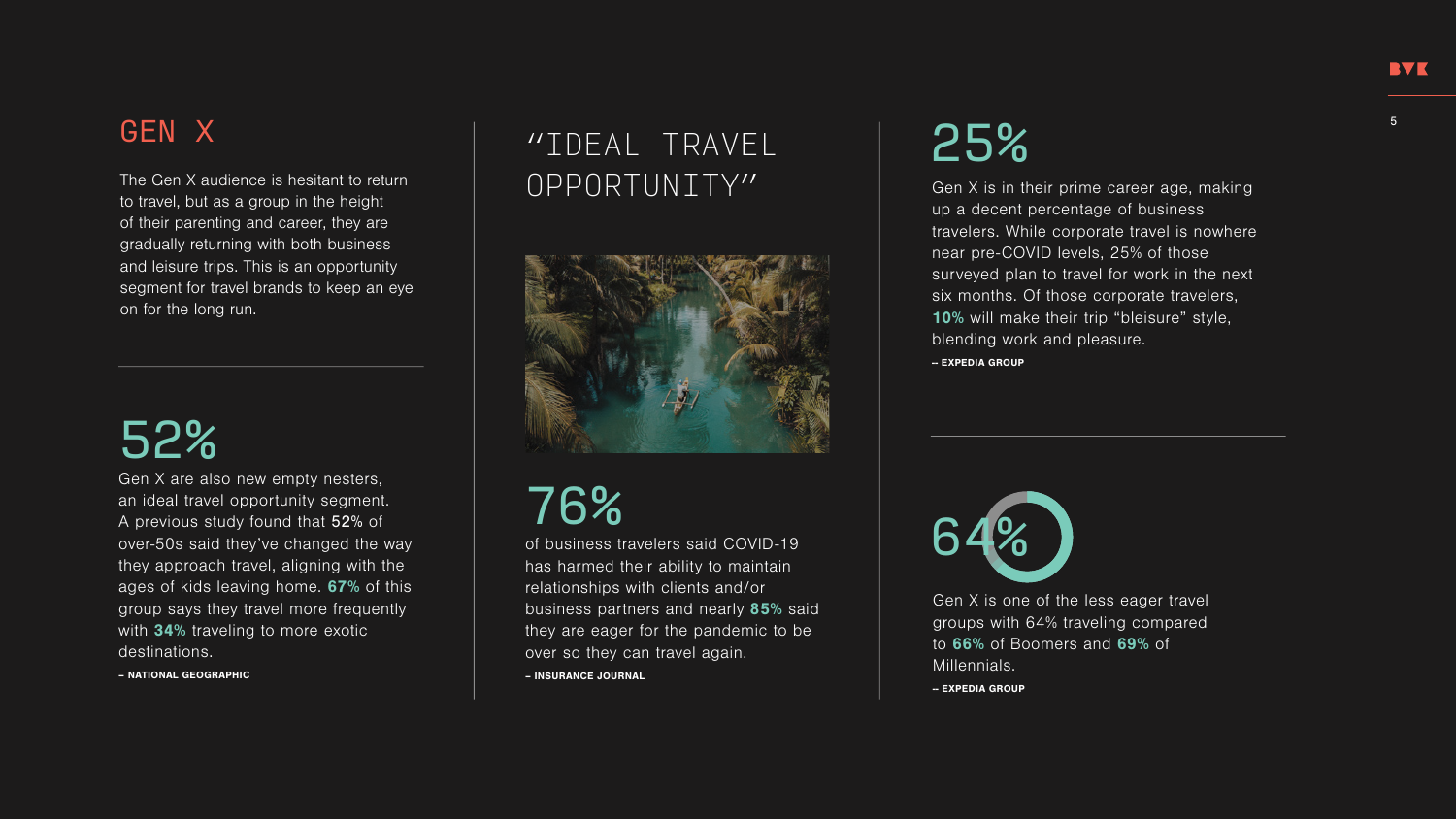– PR NEWSWIRE



For the first time in nearly a year, Seniors are traveling more than younger generations, sixty percent of whom will take a vacation during the summer months.

- EXPEDIA GROUP

Two in five (42%) U.S. grandparents have had a grandchild born since the beginning of the COVID-19 pandemic.

– PR NEWSWIRE

One-fifth (21%) of grandparents said at least one grandchild lives out of driving distance, although three in five

said they plan to spend more time with their grandchildren in the coming year



than ever before. – PR NEWSWIRE

# 56%

More than half (56%) of grandparents said the first trip they're planning to take is to see their grandchildren.

59%

## "THE TOP THREE PLACES THAT GRANDPARENTS ARE MOST LOOKING FORWARD TO VISITING WITH THEIR GRANDKIDS ARE MOUNTAINS BEACHES AND CAMPGROUNDS."

– PR NEWSWIRE



### BABY BOOMERS

Having been one of the first groups fully vaccinated, Baby Boomers are eager and ready to return to travel. They feel invincible and young again, being motivated to re-connect with loved ones after missing out on precious family memories due to the pandemic's restrictions.